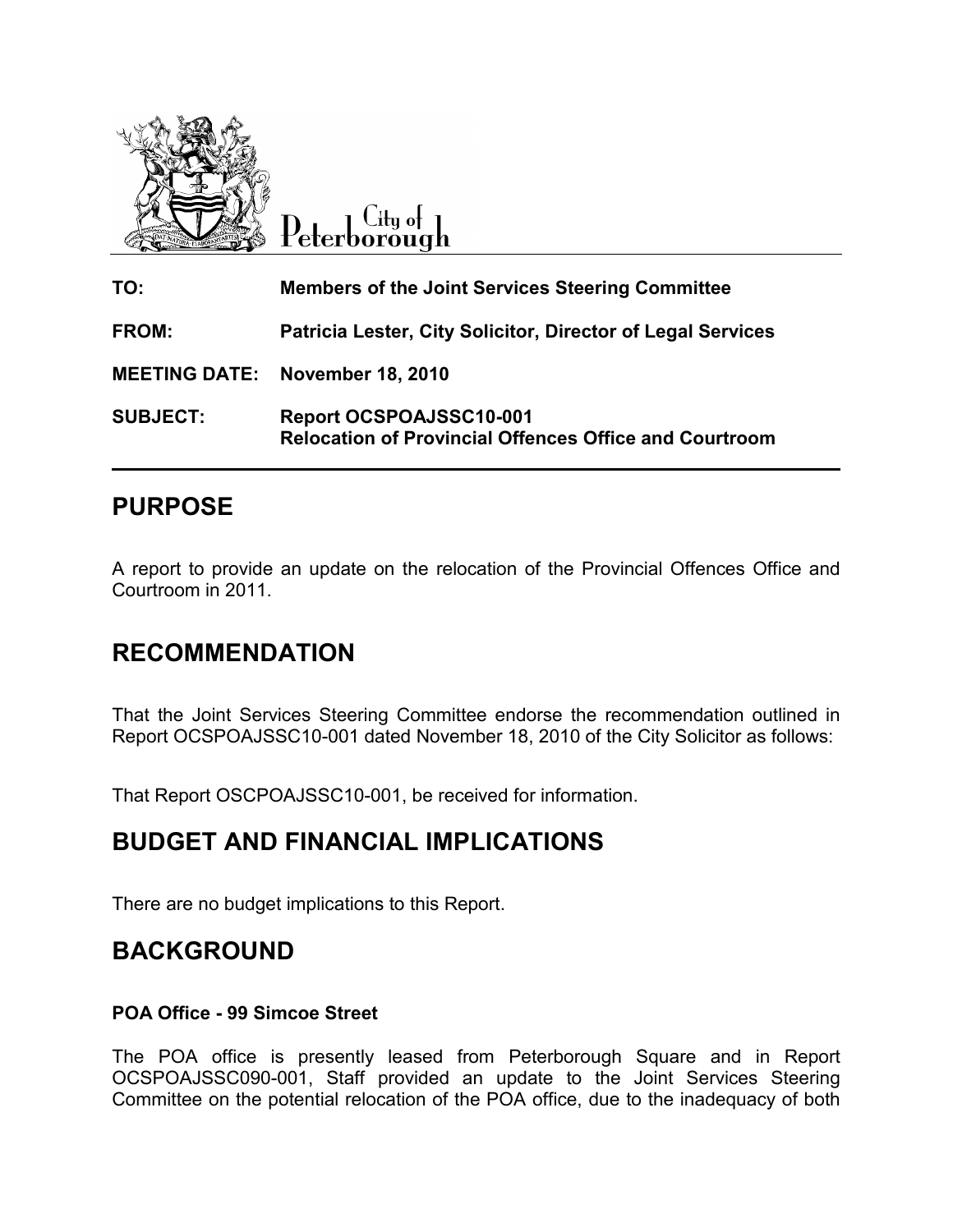size and function at its current location. In light of the current lease expiring in October 2010, Staff initiated discussions with Peterborough Square last November, seeking an alternate location in the downtown core, meeting the proximity to the location of the POA Courtroom at 70 Simcoe Street.

#### POA Courtroom – 70 Simcoe Street

The POA Courtroom is located at 70 Simcoe Street, in a building owned by the City. The City rents the building to the Ministry of the Attorney General ("MAG") for the Ontario Court of Justice and the City uses courtroom space for the Provincial Offences court, under a licence agreement with MAG. All rental negotiations are conducted with the Ontario Realty Corporation ("ORC") who act as agent for MAG.

Since the term of the lease with MAG was to expire in December 2009, Staff and representatives from AON Inc. (property manager for the City) commenced negotiations with ORC in early 2009, relating to a new lease rate and ORC's request for an additional least term. Although ORC representatives made overtures that they wished to use the space occupied by the POA Courtroom, Staff indicated that this was not an option, as the City owned the building.

However, in December of 2009, correspondence was received, indicating ORC was not renewing their licence agreement with the City for use of the POA Courtroom space at 70 Simcoe Street, effective December 31, 2010. Although no licence agreement was ever executed by MAG, the City has used the POA Courtroom for the past 10 years.

Staff wrote to ORC in January 2010, seeking a meeting to resolve the courtroom relocation issue and in June 2010, ORC Staff finally met with the City. The meeting resolve was that ORC indicated they would be contacting MAG to see if they would consider a 10-year lease with the City, at a rental rate to be determined in exchange for the City agreeing to find alternate space for the POA Courtroom. Staff was now in a position to consider relocation and consolidation of both the POA Office and Courtroom.

Staff have received a relocation/design/planning proposal from AON Inc. for rental space within the downtown core and provide for renovations to the space, in accordance with the Provincial Architectural Design Standards for Court Houses.

Presently, ORC has exercised their 5-year renewal option for 70 Simcoe Street and Peterborough Square has agreed to a monthly tenancy for the POA Office at 99 Simcoe Street, with a 5% increase in rental rates.